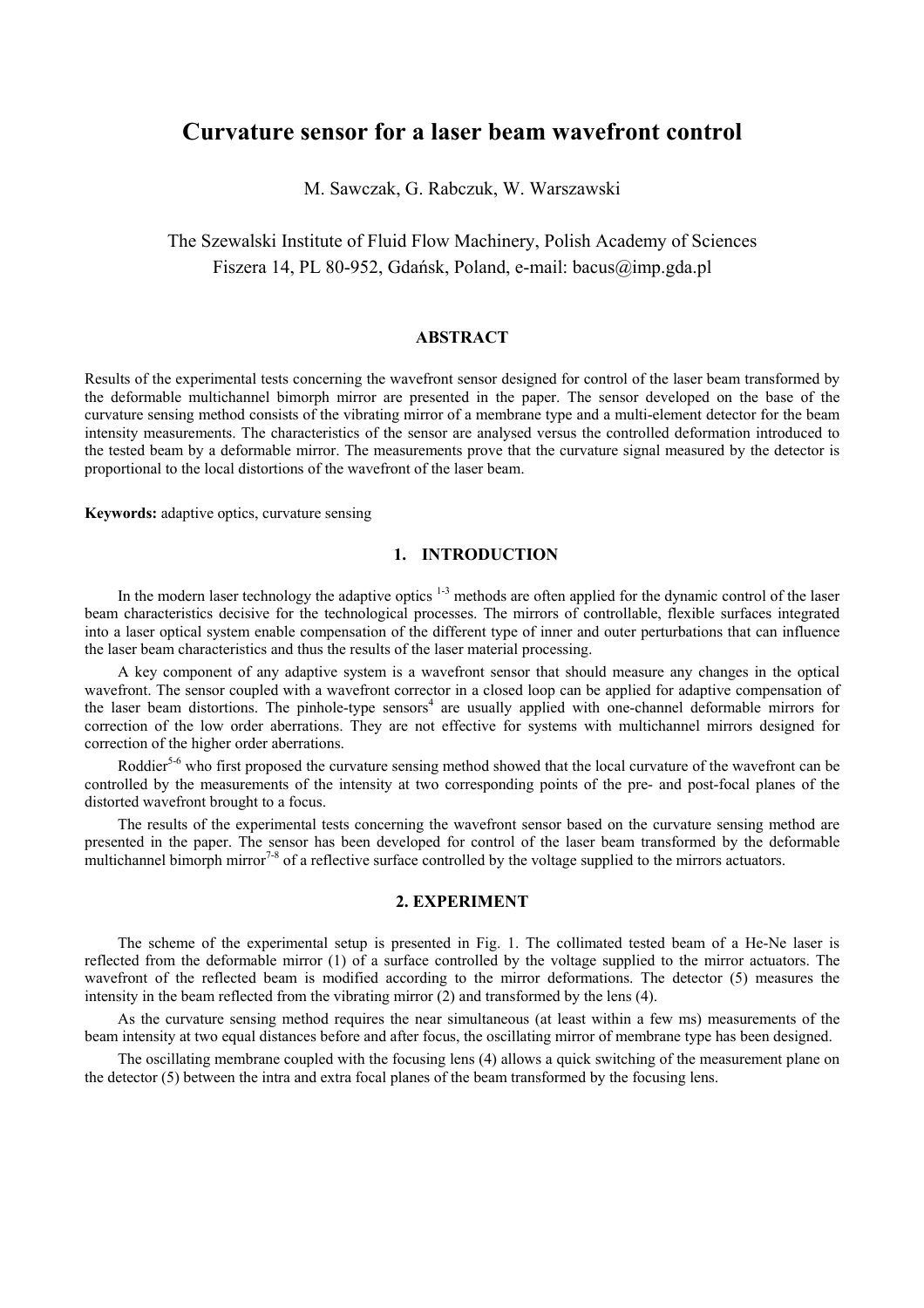

Fig. 1. Experimental setup: 1 – 7-channel bimorph mirror (AT 261/7 TURN Ltd.), 2 – membrane mirror, 3 –generator of an electric signal, 4 – focusing lens, 5 – detector

The membrane mirror is a 0.2 mm thick nitro-cellulose gold-coated foil attached to the small acoustic cavity which when driven by a loudspeaker, causes the membrane to switch between positive and negative curvatures. The total membrane diameter is 40 mm. The used optical diameter of the membrane is 15 mm. In the experiment the membrane oscillates with a frequency of 10 Hz.

The optical quality of the membrane mirror was tested in the interferometry measurements applying He-Ne laser and CCD camera. The high contrast and circular symmetry of the interferometry fringes indicate a good optical quality and an axial symmetry of the extreme profiles of the oscillating mirror. The curvature radius of the membrane mirror, measured by using pinhole method<sup>4</sup>, oscillates between R  $\approx 0.66$  m and R  $\approx -0.75$  m with a period of 5 ms. Fig. 2. shows the time dependence of the membrane mirror curvature radius on the voltage signal from the generator. For a lens with a focal length of F=30cm the membrane mirror oscillations cause the switching of the measurement plane position from  $-5$  cm up to  $+5$  cm with reference to the focal plane.



Fig. 2. Time dependence of the curvature of the membrane mirror.

The detector designed for the intensity measurements in the tested laser beam consists of seven optical fibers coupled to seven photo detectors. They are connected with a computer through the amplifier of gain 50. The location of the measurement channels in the detector corresponds to the location of the respective channels in the bimorph mirror – Fig. 3. Diameter of the detector array fits to the beam diameter in the measurement plane.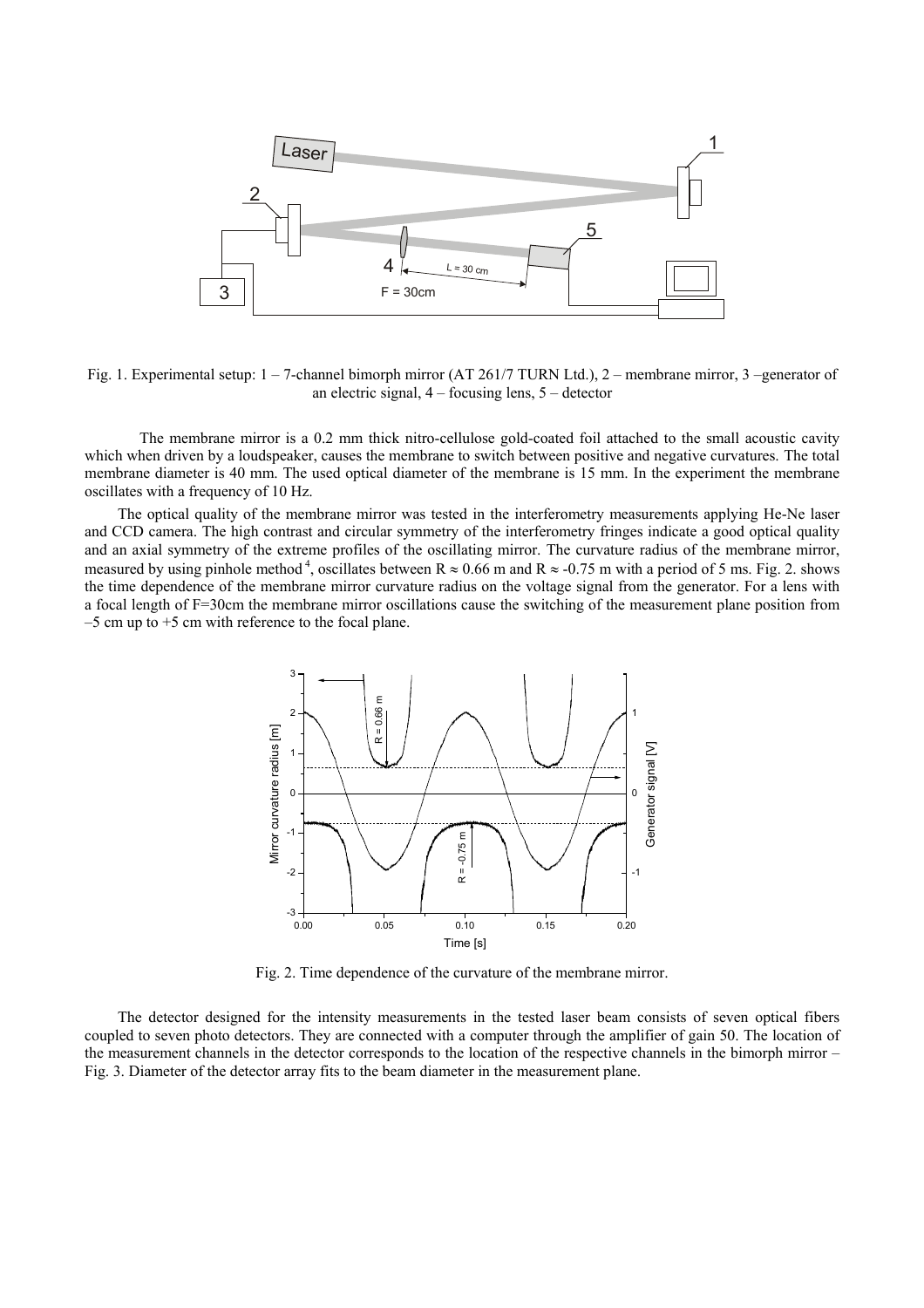

Fig. 3. The scheme of the detector system: cross section view of the detector  $- (a)$ , adaptive mirror channels distribution - (b)

The signal measured by the detector is analysed versus the membrane mirror characteristics and the deformation level in the laser beam controlled by the voltage supplied to the deformable mirror.

The computer program for data acquisition records the radiation intensity distribution in the intra- and extra- focal planes and calculates the curvature signal  $S(r)$  defined as  $5-6$ 

$$
S(r) = \frac{I_1(r) - I_2(r)}{I_1(r) + I_2(r)}
$$

where:  $I_1(r)$  – radiation intensity in the intrafocal plane,  $I_2(r)$  – corresponding radiation intensity in the extrafocal plane,

#### **3. RESULTS**

The bimorph mirror is deformed by applying the set of seven control voltages from the range of –150 V up to 250 V to the mirror actuators. The mirror deformation characteristics described by the average dependence of the mirror surface deflection on the applied voltage,

measured by the interferometry methods are given in Fig. 4.

The convex profiles of the deformable mirror surface are obtained when the same positive voltages are applied to all mirror actuators. The concave profiles of the mirror surface are obtained for negative voltages. Depending on the voltage, the deformable mirror has a parabolic shape with the radius of curvature changing from  $R=+24$  m up to  $R= -16$  m.

Fig. 5 shows the measurement results of the sensor signal S(r) related to the changes in the wavefront curvature in the tested He-Ne laser beam.

Changes in the wavefront curvature following the changes of the deformable mirror shape result in the respective changes of the curvature signal S(r). The small modulation in the S(r) value  $(< 15\%$ ) measured for U  $\neq$  0 can be ascribed to the slightly different sensitivity of the deformable mirror channels to the control voltage.



Fig. 4. The mirror deformation characteristics describing the average dependence of the mirror surface deflection on the applied voltage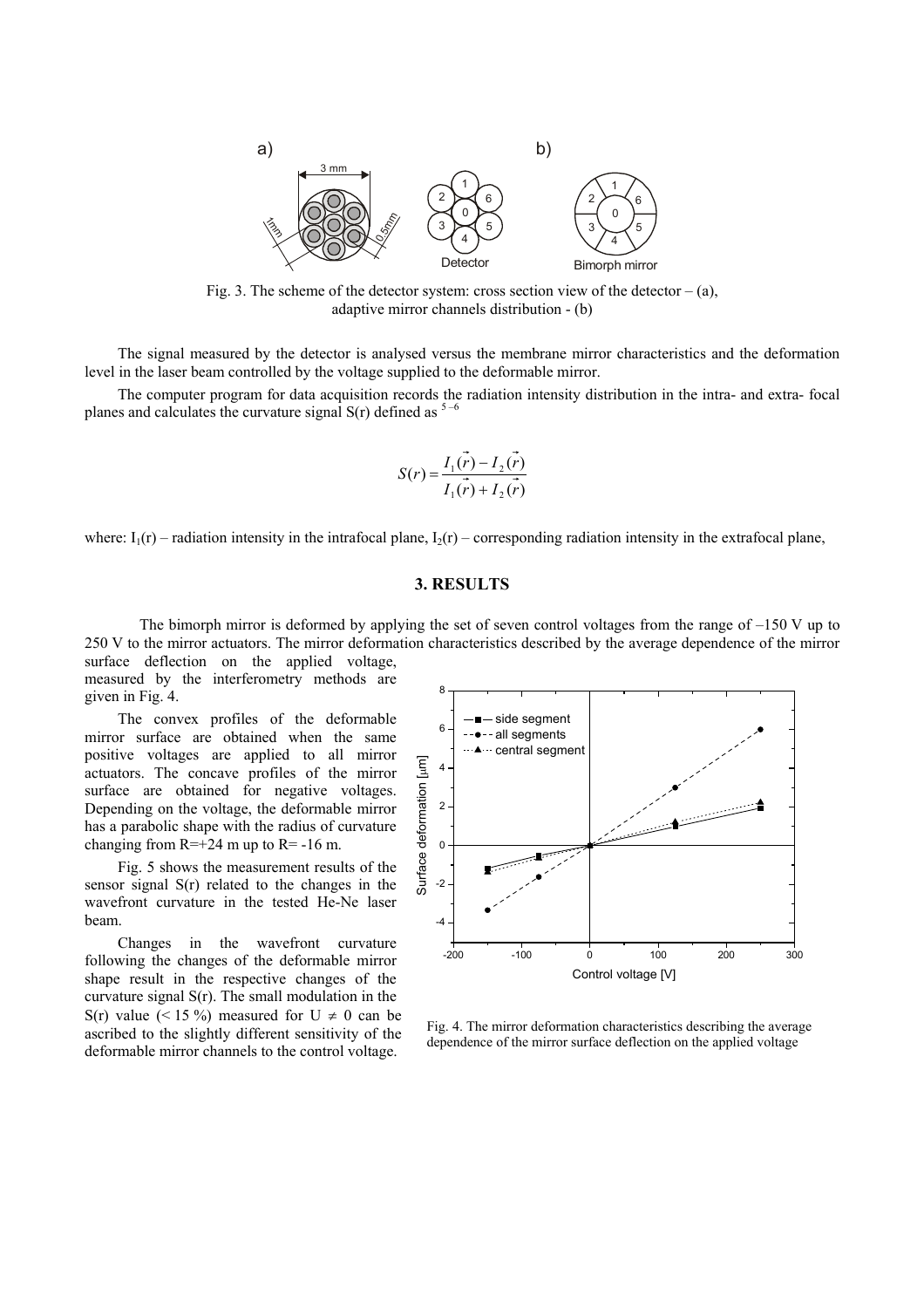

Fig. 5. S(r) signal distribution measured for spherical deformations of the adaptive mirror

Applying control voltages to the side adaptive mirror segments, the aspherical surface profiles are obtained. The example of the deformed mirror surface measured for the case when the voltage  $U_1 = +250$  V is applied to the single side segment is shown in Fig. 6. The profiles of the deformed mirror surface recorded for the other side segments are similar. The deformation center is relocated according to the active channel position.

Results of measurements of the sensor signal S(r) obtained for two selected side channels are presented in Fig. 7. Measurements prove that the spatial distribution of  $S(r)$  corresponds to the mirror surface profile. Results given in Fig. 8 show the linear dependence of the sensor signal S(r) on the wavefront distortions measured by the local curvature of the deformable mirror. It means that developed curvature sensor coupled with the adaptive mirror can be applied for the online correction of the laser beam distortions.



Fig. 6. Profile of the deformable mirror surface when the voltage  $U=+250$  V is applied to the segment 1. The circle corresponds to the 15 mm diameter of the HeNe laser beam

Fig. 7. S(r) distribution corresponding to the deformation of the mirror surface generated by the side channel 1 (a) and 2 (b) of the 7- bimorph mirror